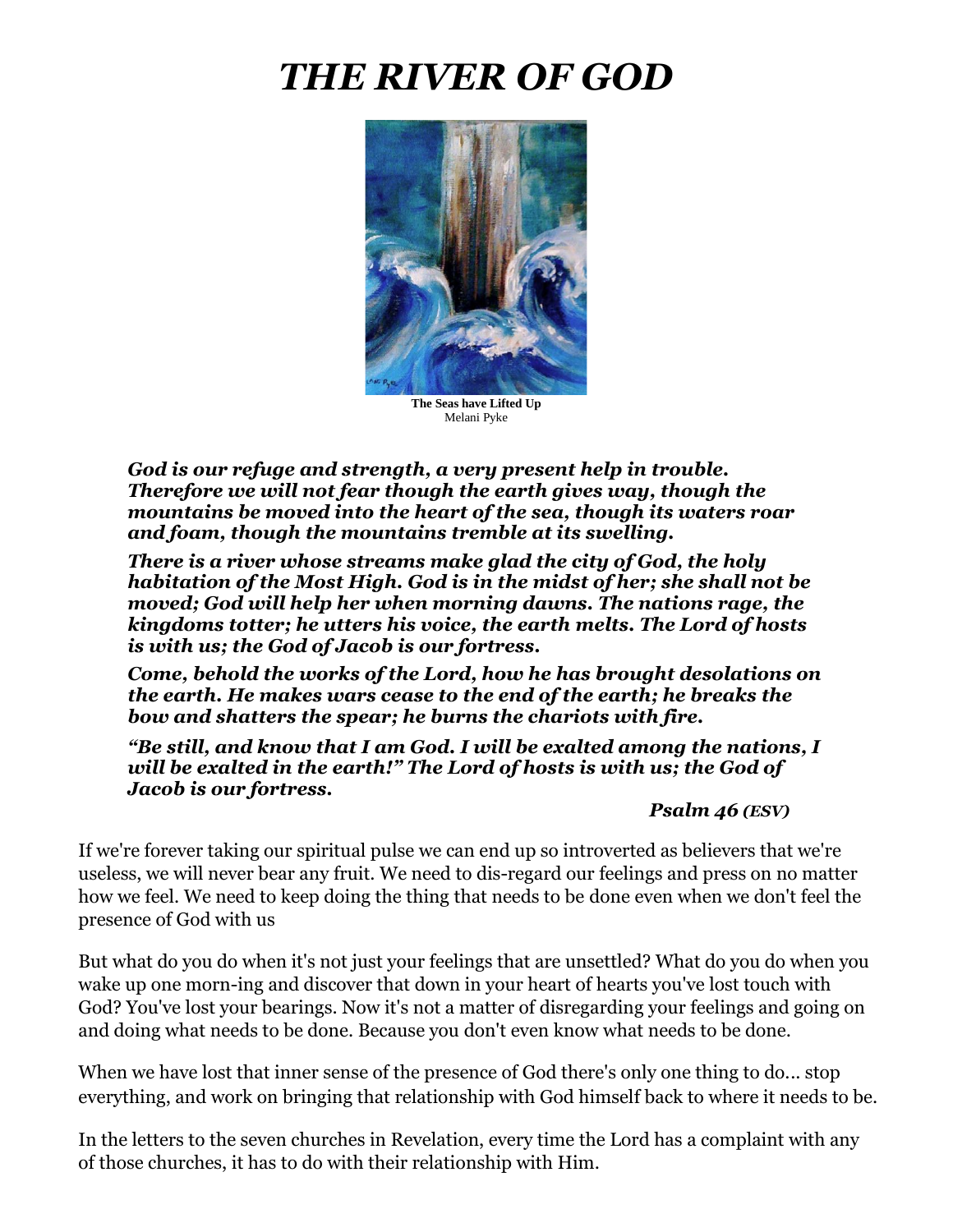- "You've lost your first love.
- You've compromised.
- You tolerate evil.
- Your works are no longer whole-hearted.
- You're lukewarm."
- And in every case, the solution is to repent. "Turn back to me... Seek my face."

Normally we have thought of Psalm 46 as a psalm of pro-tection. And it is. But the protection which the Spirit of God offers us as we read that psalm is not to make the sea stop roaring, or the mountains stop shaking.

The protection which God offers us is not to cut down on the external dangers, but rather to give us something inside that will hold us

# *"though the earth gives way, though the mountains be moved into the heart of the sea."*

When I have that inner certainty toward God,

when I have that inward peace,

when I inwardly know, and commune with Jeshua my Messiah

- then there's nothing, absolutely nothing that can shake me.

As we read Psalm 46 we see a picture of a world that is falling apart ... everything's going to pieces, nothing's stable anymore. And in the middle of all this confusion there is this city which remains firm. Surrounding the city are nations with their armies moving in from every side. As they move toward the city, surrounding king-doms are toppling like dominoes. Just when they get to the edge of the city, God, from within the city, speaks. The earth melts. And the war is over.

Now what we see here is a picture of what is going to take place with the actual, physical, Jerusalem in the days ahead. But we see more than that. We also see what is now beginning to happen to Zion, the church, in this hour. If we have any perception at all, we see that all around us things are beginning to fall apart. Not only is the sea roaring, (the sea has always been unstable.) But the mountains are beginning to shake, mountains which have al-ways been a symbol of stability. Now they are turning to jelly and melting down. Everything is falling apart.

But while everything seems to be crumbling on all sides of us, God is doing a thing inside His people, the church, which is going to hold them no matter what takes place.

#### *There is a river whose streams make glad the city of God, the holy habitation of the Most High. God is in the midst of her; she shall not be moved; God will help her when morning dawns.*

# **What is that river?**

Obviously, the river is the Holy Spirit. The Spirit of God is now coming down like the latter rain upon the earth.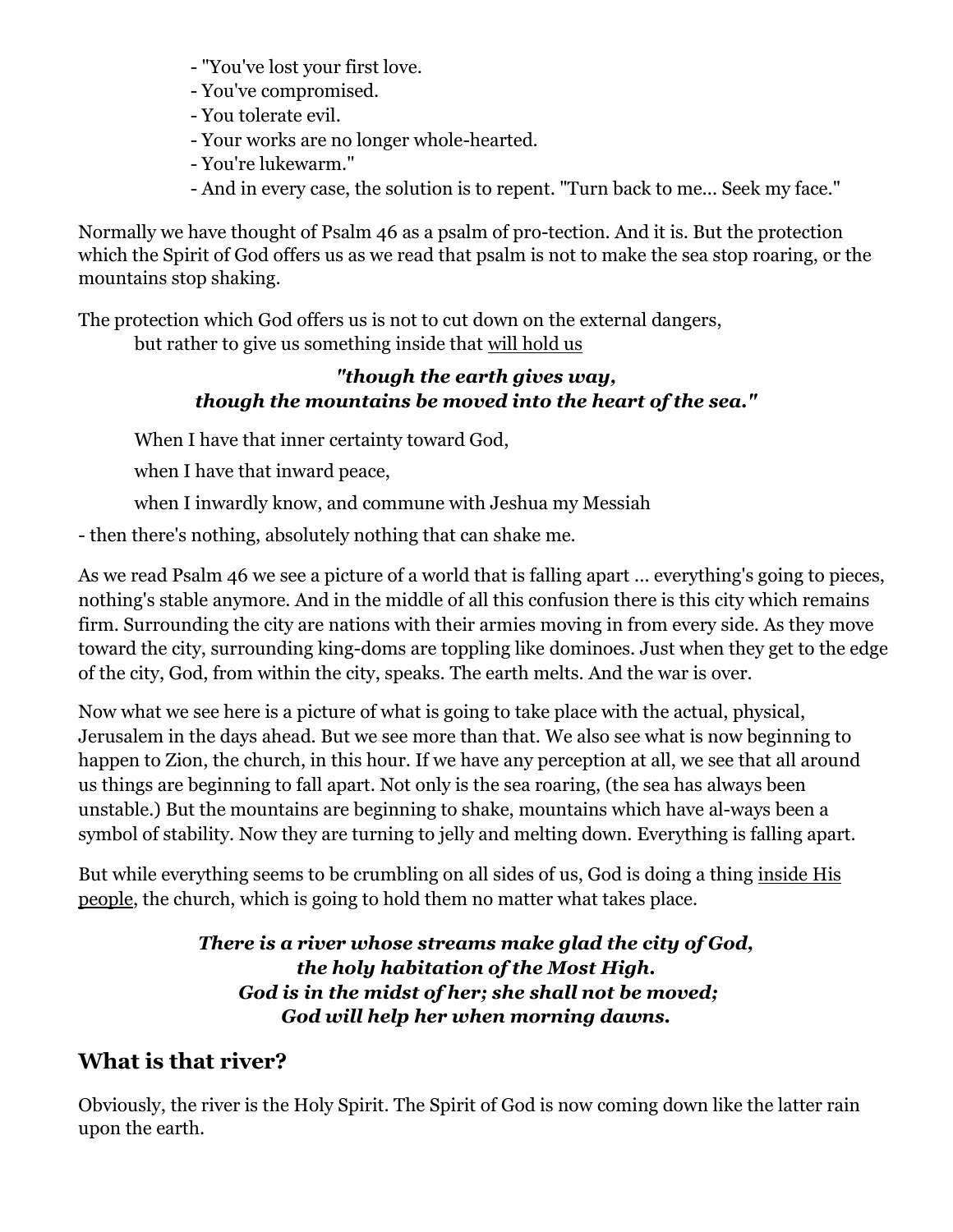- Lives are being transformed.

- Eyes are being opened.

- The gifts of the Spirit are coming forth in the church, and it's beautiful to see.

But, as this river of the Spirit of God flows in the midst of His people, this river of the Spirit has a particular character, a nature, it's doing a certain thing. It's not just zapping people, knocking them cold, making them pro-phesy and speak in tongues, and letting it go at that.

Rather, the river of the Holy Spirit is bringing to God's people on the earth at this hour one thing needful: **forgiveness.**

If you've lost your sense of the presence of the living God it is because you have lost your vision of your own forgiveness.

- Somehow, you've forgotten where you came from, where you were brought from by God.

- You've forgotten what God has already done for you

- You've lost sight of how desperately you need God's forgiveness, day-by-day, hour-byhour.

# *There is a river whose streams make glad the city of God...*

And how do they make it glad? By con-veying to them continuously that forgiveness, without which we don't even live. This River is not just for the day you got saved. Nor is it just for that time when suddenly your sin is exposed and you're embarrassed. But it's day-after-day, moment-by-moment, all the time.

Until the day when we're brought up into the fullness, the perfection of the nature of Jesus, that River of forgiveness is our life. It means that God looks down on me and sees me struggling to be like His Son, I want to be of His nature, I want to be changed. And so be-cause of this, He accepts my bungling efforts and He keeps giving me a new start. He lifts me up in His arms and He helps me to do these things.

The cross of Jesus Christ, which is the fountainhead of this River, is not just for what I was thirty five years ago, or last week, but right now.

Daily we have to plunge into that River of Forgiveness.

Daily God has to reach down with His hand and lift us up,

.…. and transform us, and change us, and make us new.

*If we say we have no sin, we deceive ourselves, and the truth is not in us. If we confess our sins, he is faithful and just to forgive us our sins and to cleanse us from all unrighteousness. 1 John 1:8-9 (ESV)*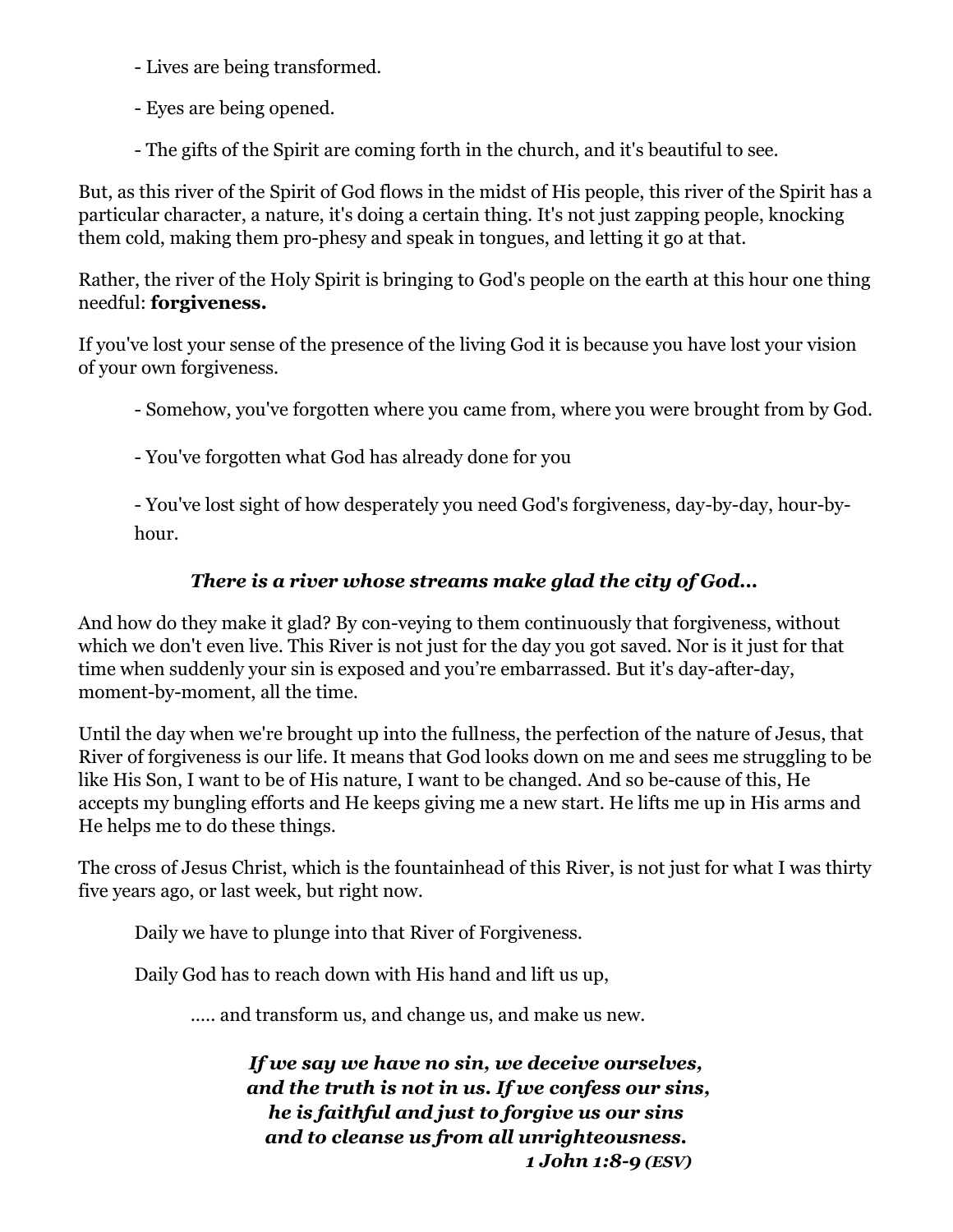So long as we allow the River of God's forgiveness to flow down upon us, and in us, and through us, that means that God is in us and we can't be shaken. And as long as that's happening, even if the world is falling apart around us, we won't be shaken because the war inside us is over. And when you understand that the war inside you has been ended, your warfare is accomplished, your iniquity is pardoned, then you also begin to understand that the same God who ended the war in your own heart through the blood of the Lamb is also going to end the war going on outside.

> *Come, behold the works of the Lord, how he has brought desolations on the earth. He makes wars cease to the end of the earth; he breaks the bow and shatters the spear; he burns the chariots with fire.*

> > *"Be still, and know that I am God. I will be exalted among the nations, I will be exalted in the earth!"*



Psalm 46 Be Still

- And how will He be exalted? ... by ending strife.

- By bringing the war to an end.

We know in the Spirit of God that the war out there is not ready to end yet. It's going to get worse. This land that has been fighting wars and causing wars in many places, is one of these days, very soon, going to see wars in its own streets. You're going to see things that will break your heart.

But while the war outside is going to get worse, the time has already come for the people of God, Zion, to experience the end of strife.

- Just as surely as the River of God is a river of forgiveness,
- So the City of God is a city of forgiveness.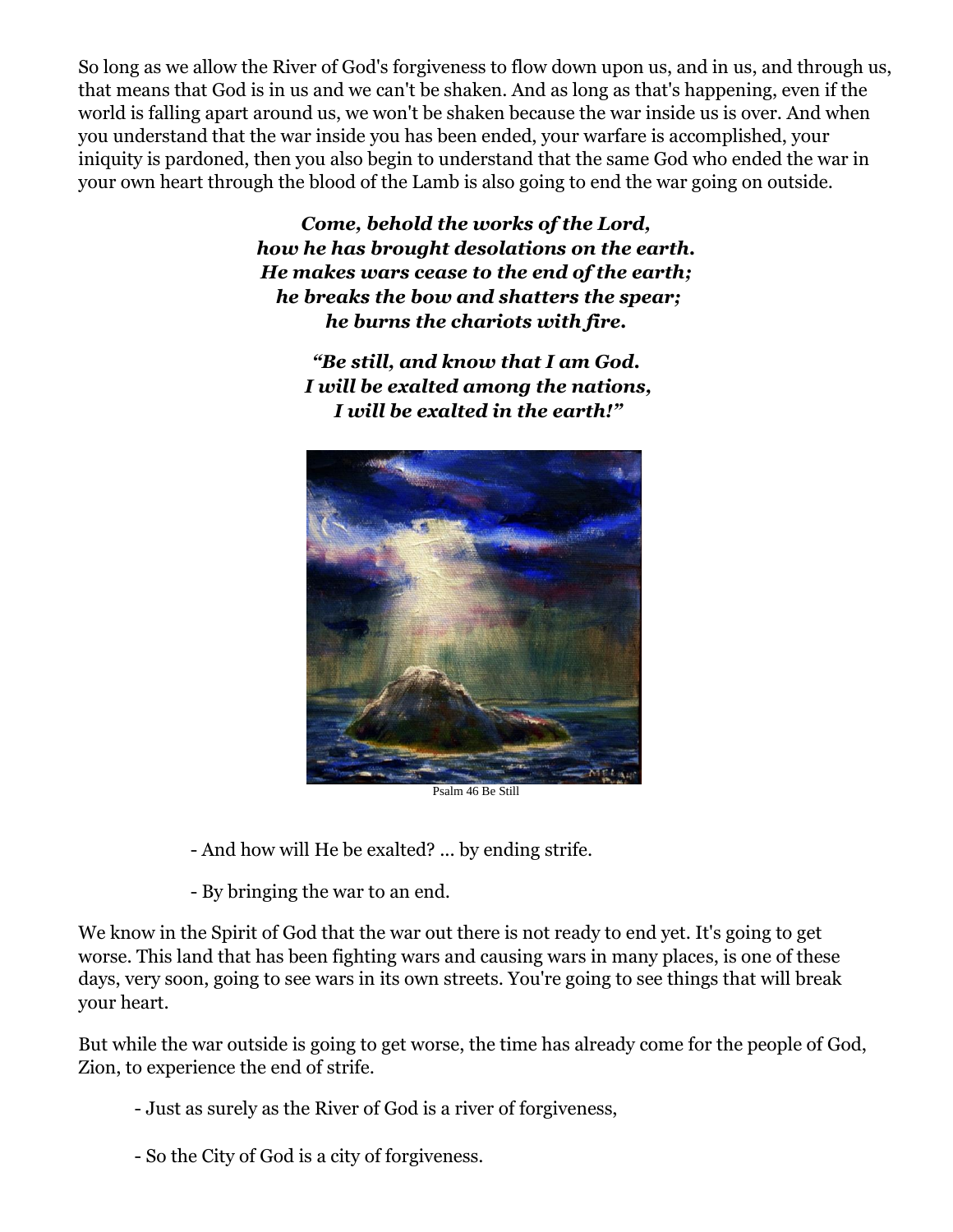- And you cannot be a citizen of that city unless you are a man or woman of forgiveness.

To be a man or woman of forgiveness has two sides.

#### **It means that you're learning, constantly, to receive forgiveness from God.**

### **And it means, secondly, that you're learning to give forgiveness.**

There are many of us who are not even trying to receive forgiveness from God on a constant basis ... daily plunging into that river ... daily crying out for mercy... not drinking of that river.

You don't think you need it? Do you really think that you're all right? God help you, if you think that.

> *If you, O Lord, should mark iniquities, O Lord, who could stand? (Psalm 130:3)*

#### *Enter not into judgment with your servant, for no one living is righteous before you. (Psalm 14:2)*

When you get up in the morning don't just stand there in front of the mirror and compare yourself with all the crummy sinners. When you get up in the morning, plunge into that River of life which is forgiveness, and cry out to Him for mercy.

*Cause me to hear thy lovingkindness in the morning, For in thee do I put my trust.... Teach me to do thy will, For thou art my God and thy Spirit is good.*

#### *Psalm 143:8&10*

- Daily that's the basis of our life.

- And if we don't live in that River, we die... we go off the track on a thousand tangents.

But after I have gone down into that River, afresh today, I come up out of that River and immediately I am to start showing forgiveness to those around me, near and far.

What is the City of God, my friend, what is the church, but a school of forgiveness?

It's not a club for nice people.

It's not a gathering of the elite.

And everybody who tries to make it a gathering of the elite falls under the influence of the antichrist, whether he knows it or not.

The Church of Jesus Christ in this hour is a school of forgiveness, where we learn, daily and hourly, to start showing some mercy to those around us. Maybe those sis-ters should have come to see you when you were sick. But what are you doing to yourself, and to the Body, by holding



In the Fountain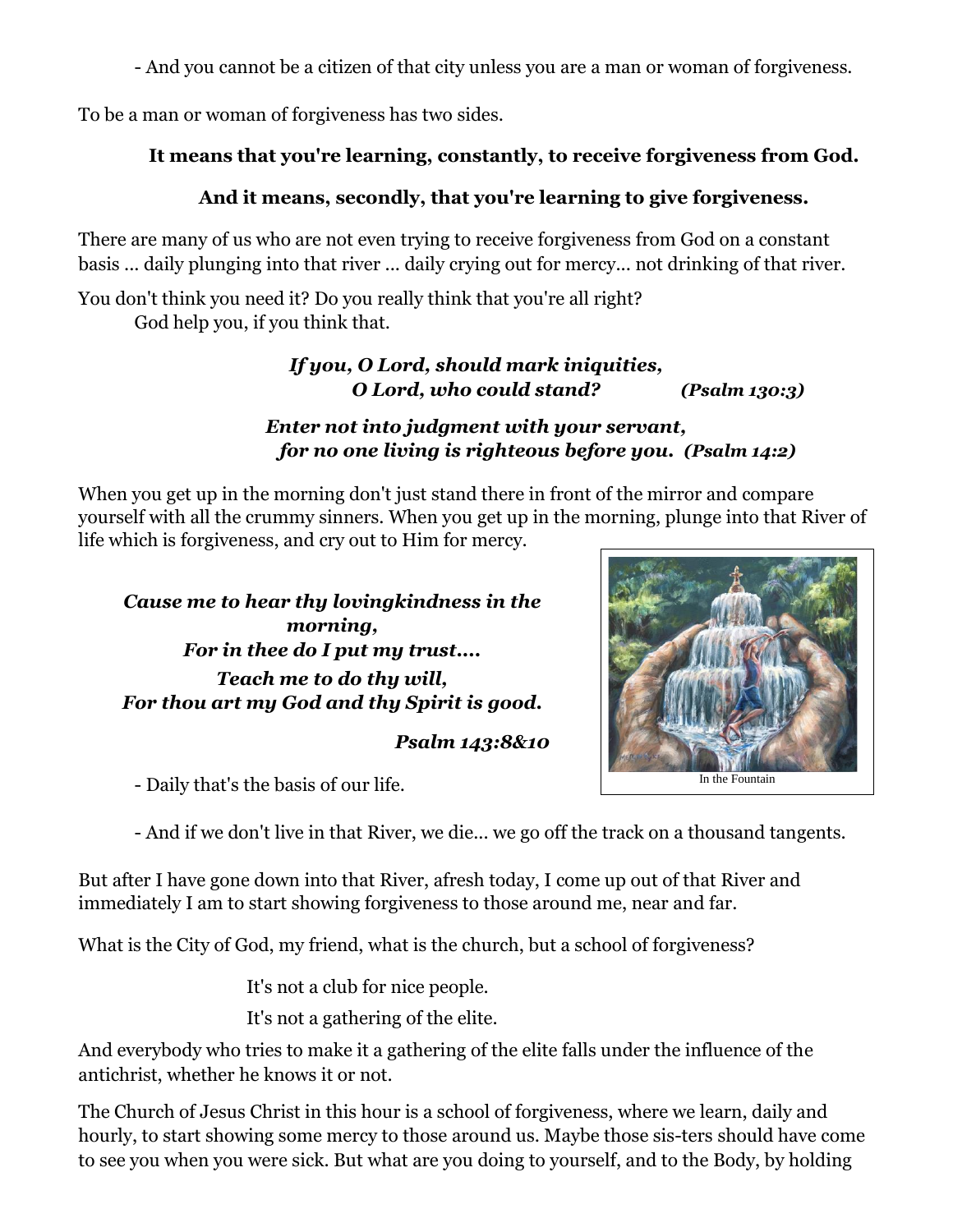that against them, the fact that they didn't? And maybe that brother actually said those terrible things about you that were repeated to you. But what are you doing to yourself, and to the Body, by holding a grudge?

- So your sister-in-law is a hypocrite,
- and your mother made you wear long stockings when you were ten,
- and your teacher laughed at you in the third grade,
- and your best friend knifed you in the back when you were fifteen.

What are these things but exercises into coming up into the nature of God, which is mercy?

How in the world is the River of forgiveness going to flow in your home, if you won't forgive? How's that river going to flow out through you to your children if you won't forgive?

Don't misunderstand me, I'm not advocating compromise with sin. Where there is a factious spirit, it has to be dealt with and where there is a rebellious, unforgiving, self-righteous spirit it has to be dealt with. But the instant there is the slightest spark of a desire for help, the slightest glimmer of repentance, we are to go out of our way to forgive...and even where there is no repentance at all. The offender remains hard as nails. In no case, in no case, are we to hold a grudge!

The proof that we are people of God is that we are learning, every day, by the Spirit's grace, to come down off our pedestals and forgive our husband, our wife, our child, our parent, our enemy, and even the person who's out to destroy us. How can the person who is out to destroy us succeed at destroying us if there is, in our heart, a spirit of for-giveness?

I praise God for the latter rain of the Holy Spirit that's falling upon the earth right now... for the fact that eyes are being opened...streams are flowing in the desert...lives are being refreshed ... the gifts of the Spirit are coming forth.

But, may God help us to hold very clearly in our minds that this stream of life in the Holy Spirit is not some kind of mystical force, not some metaphysical energy, not some kind of spiritual electricity.

That River is the Holy Spirit himself, who brings in himself the very nature of God which is forgiveness.

#### **And this River flows to us for one reason, to transform us into a people who are forgiving.**

Granted there are many abuses to this river. There are those who are busy trying to bottle the living water and sell it. There are those who want to wash off the external crud while the inside of their life i[s](http://filthy.so/) filthy, so their experiences with the Holy Spirit, in time, be-come false and misleading to these people and to those around them.